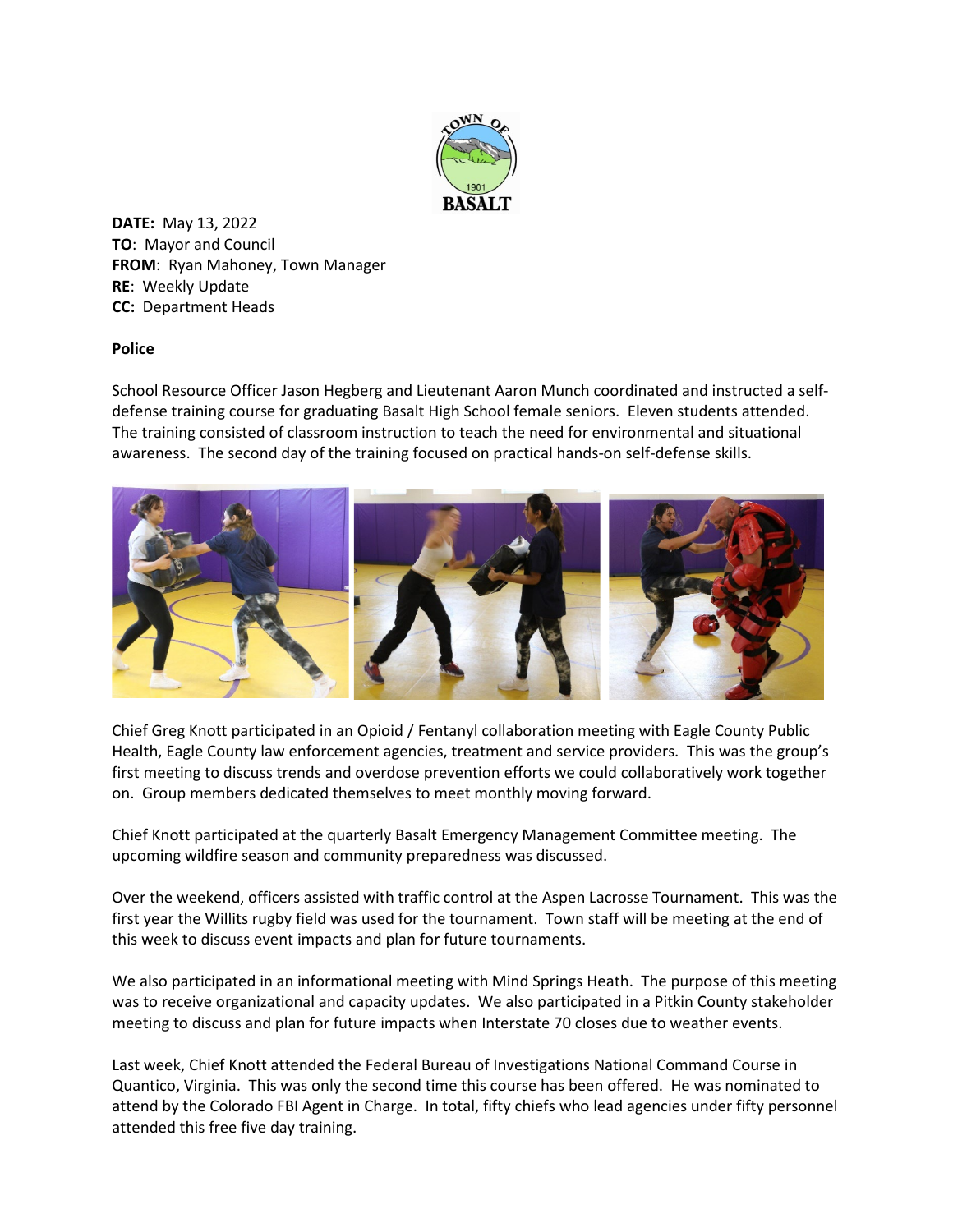

## **Public Works**

Public Works was busy right out of the gate Monday morning cleaning up after the windstorms in the area Sunday night. We prioritize clearing the road and hazard trees first. Public Works then comes back later and does a more detailed clean up. The trees and limbs are cut and hauled to a location where they are loaded in a roll off container and hauled to the Pitkin County Landfill to be processed into mulch.

A leak was discovered on a main irrigation line on Evans Street. The repair was challenging in that the crew had to make the repair while trying to preserve an established street tree in the median. The crew dug down very carefully with a backhoe, and a hydro-excavator to prevent as much damage as possible to the root system. It was a challenge since the irrigation was unusually deep. The repair was made and seems to be working fine.

Public Works is having a contractor paint some pipes at the Water Filter Plant. Over the years humidity has caused the main line pipes in a lower room to rust on the outside. We helped with setting up and moving out office furniture in the Planning Department this week. Public Works and the Recreation Department staff had meeting on Friday with the system control contractor to further learn how to trouble shoot issues at the pool. Public Works helped get the historic Arbaney Barn ready for use this summer.

## **Planning**

**Basalt Center Circle Application –** The Applicant has submitted a final plan application and Staff has referred it out to the Town's referral agencies for review. The Planning and Zoning Commission is scheduled to start their review of the Application next Tuesday, May  $17<sup>th</sup>$ .

**Basalt River Park Improvements** – Walters Inc. has wrapped up their work on Phase I of Basalt River Park. The architects on the bandshell and bus station/restroom continue to work on the designs for those elements of the park. Work on Phase II of the Basalt River Park by RMCL should begin in the next week.

**Midland Avenue Streetscape Project** – the Design Team and Town staff, have been moving the Midland Avenue Streetscape Project forward. As part of the public outreach for the Project a pop-up booth seeking public input was manned on Midland, the Let's Talk Basalt website was updated to provide information on the project, and a first community survey was released. The Design Team has also been meeting with various stakeholder groups, and the owners/managers of the properties along Midland to gain their input. The Design Team has formulated 3 conceptual plans which were presented to P&Z and Council in a work session on May 10th. Additionally, the concepts were presented to POST for feedback on May 11<sup>th</sup>. An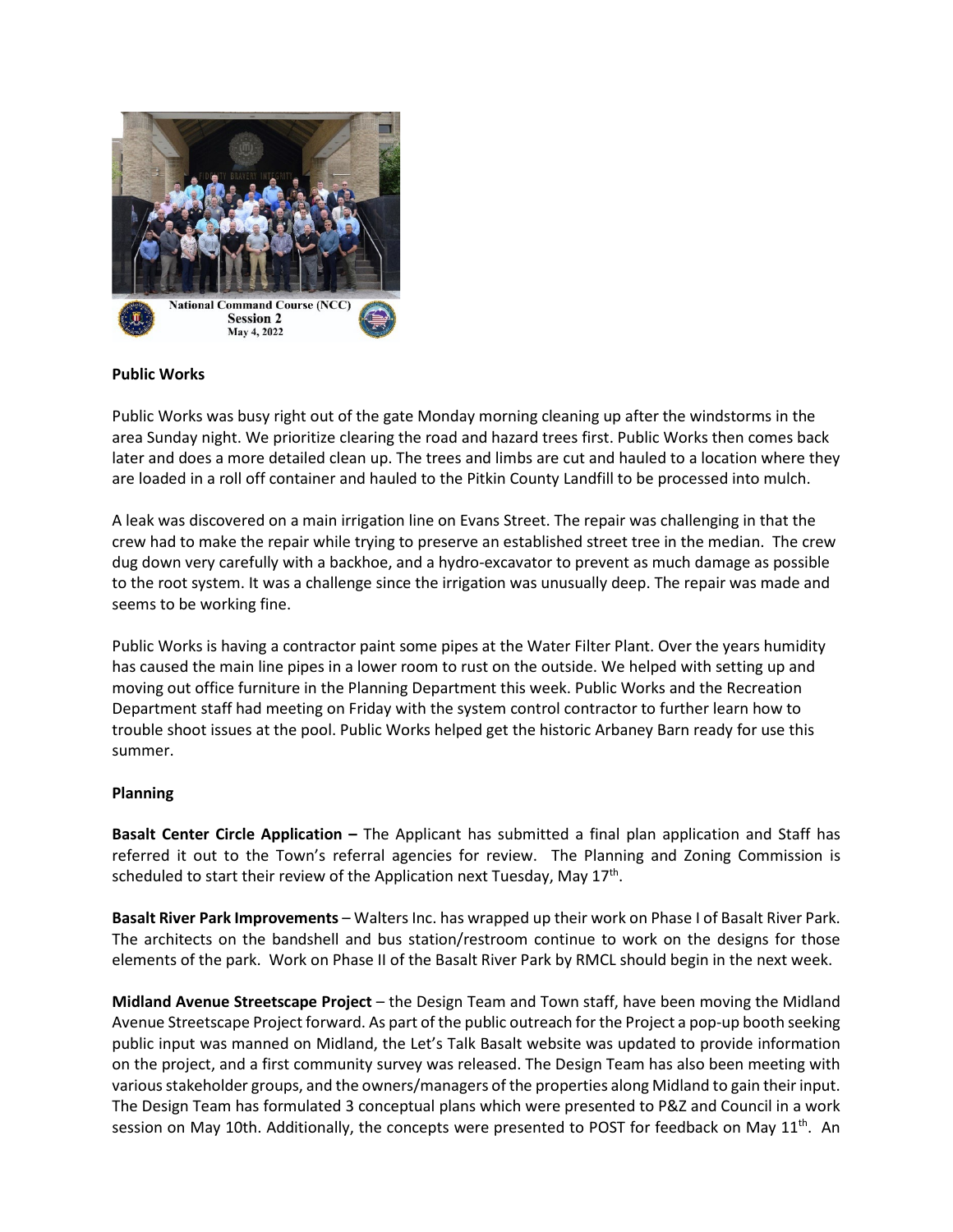open house for the project will be held in conjunction with Motors on Midland on Saturday, May 14th. A second community survey will be published next week to gain further public input.

**Green Initiatives and the Town of Basalt Photovoltaic and Energy Storage Project** –Staff and McKinstry continue to work with Holy Cross Energy, the school district, CORE and members of the Green Team on the project. McKinstry has provided a cost/benefit analysis on a handful of sites for Town Staff's review. Staff met with McKinstry and representatives of the School District this week to discuss other options for projects on School District property.

**Other Basalt Forward 2030 Support** – Town Planning Staff also provided support to the Manager for the Basalt Forward 2030 projects.

**Mid-Valley Center Lot 4** – Phase 1A of the Project has been completed, and the landscaping has been installed. Town Staff and Gould are moving forward with final design of the foundation and building. The building construction will occur later this summer.

**Basalt River Park Development LLC** – A full building permit was issued on the Gallery Building which includes commercial, apartments, and the affordable housing units.

**Parcel 5, Sopris Meadows Application-** The Planning and Zoning Commission reviewed the Parcel 5, Sopris Meadows Preliminary Plan Application on May 3rd and made a recommendation. The Council is scheduled to begin the review of the Application at the May  $24<sup>th</sup>$  Town Council meeting.

**Development Review/Applications** – Staff also spent time on responding to administrative reviews, complaints and working on land use applications and building permits.

**144 Midland Building Color Change** – As noted previously, Town Staff received notice from the owner of the Kelly Building at 144 Midland Avenue that they plan to change the color of the building to a gray color. Town Staff notes that the Town does not regulate color of buildings in the Town Code.

**Green Team** – Staff met virtually with Jesse Masten of Eagle County to continue planning for the 2022 Community Recycling Event. Staff is working with the high school for the event location, and Jesse is working on securing the vendors from last year's event. Anticipated dates are June  $18<sup>th</sup>$  or June  $25<sup>th</sup>$  but will largely depend on the availability of the vendors. The Green Team is interested in creating signage for the event that talks about the importance of proper recycling to be placed (or held) at intervals along Southside Drive and the High School parking lot area where cars will be queued to go into the event. Staff is meeting virtually with CORE and the Valley's CORE communities this morning to explore opportunities for regional climate action.

**BPAC** – The Commission reviewed and discussed a grant application from TACAW and will invite TACAW to come to the next meeting to present before going to Council. The Commission also discussed ways to get the word out about the annual BPAC grant funds for additional applicants that may be missed. The Commission is moving forward with drafting and releasing a call to sculptors with the intent of first focusing on the space at the River Park, and secondarily the Willits area with a few possible locations in mind.

## **Finance**

**Sales Tax** – The month of April increased 26.1% over April 2021. The largest increase was in the Retail Sales sector, with a 46.1% increase, the Automotive sector at 26.6%, Utilities at 28.1%, Lodging at 25.9%,